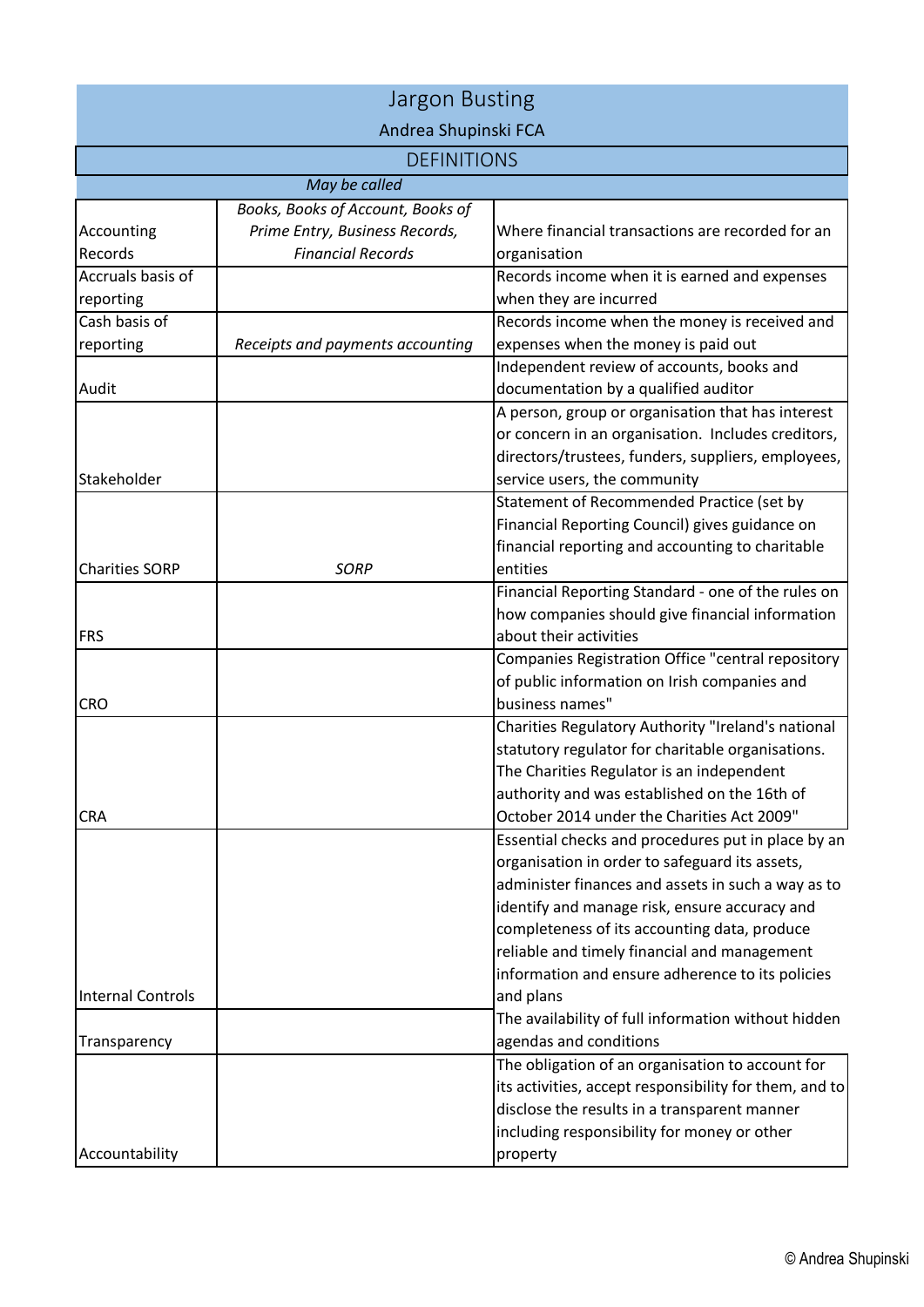| <b>Jargon Busting</b>            |                                     |                                                    |  |
|----------------------------------|-------------------------------------|----------------------------------------------------|--|
| Andrea Shupinski FCA             |                                     |                                                    |  |
| <b>BALANCE SHEET DEFINITIONS</b> |                                     |                                                    |  |
| May be called                    |                                     |                                                    |  |
|                                  |                                     | A financial statement which shows assets and       |  |
| <b>Balance sheet</b>             |                                     | liabilities at a specific date                     |  |
|                                  |                                     | Anything owned by the organisation that has a      |  |
| Asset                            |                                     | monetary value e.g. stock, bank balances, debtors  |  |
|                                  |                                     | Assets purchased by an organisation that will be   |  |
|                                  |                                     | used by the organisation over a long period of     |  |
| <b>Fixed Asset</b>               | <b>Tangible Assets</b>              | time and are not held for resale                   |  |
|                                  |                                     | Short terms assets that can be converted into cash |  |
| <b>Current Asset</b>             |                                     | within 12 months                                   |  |
|                                  |                                     | Assets purchased by an organisation that are held  |  |
| <b>Stock</b>                     |                                     | for resale                                         |  |
|                                  |                                     | due with 12 months, long term if due after one     |  |
| Liability                        |                                     | year                                               |  |
| Debtors                          |                                     | Amounts owed to the organisation                   |  |
|                                  |                                     | A record of transactions for goods and/or services |  |
|                                  |                                     | which have been provided to a customer, and for    |  |
| Debtors Ledger                   | Accounts Receivable or Sales Ledger | which money may still be owed                      |  |
| Creditors                        |                                     | Amounts owed to suppliers of goods and services    |  |
|                                  |                                     | A record of transactions for goods and/or services |  |
|                                  |                                     | which have been provided by a supplier and for     |  |
| <b>Creditors Ledger</b>          | Accounts Payable or Purchase Ledger | which money may still be owed                      |  |
|                                  |                                     | A figure that represents notional reduction in the |  |
|                                  |                                     | value of a fixed asset due to wear and tear over   |  |
| Depreciation                     |                                     | time                                               |  |
|                                  |                                     | The bank balance from the accounting records of    |  |
|                                  |                                     | the organisation compared to, reconciled and       |  |
| <b>Bank reconciliation</b>       |                                     | agreed with the bank statement                     |  |

| <b>INCOME AND EXPENDITURE ACCOUNT DEFINITIONS</b> |                                       |                                                        |  |  |
|---------------------------------------------------|---------------------------------------|--------------------------------------------------------|--|--|
| May be called                                     |                                       |                                                        |  |  |
|                                                   |                                       | An account that summarises the financial               |  |  |
| Income and                                        |                                       | activities for a period of time - usually one year. It |  |  |
| Expenditure                                       | Profit and Loss Account, Statement of | shows income earned, expenses and the finacial         |  |  |
| Account                                           | <b>Financial Activities (SOFA)</b>    | result for the period                                  |  |  |
|                                                   |                                       | The amount of money or its equivalent received         |  |  |
|                                                   |                                       | during a period of time from sales of good or          |  |  |
| Ilncome                                           | Revenue, earnings, funding            | services, funding or profits from investments          |  |  |
|                                                   |                                       | Money spent or costs incurred in running an            |  |  |
| Expenses                                          | Cost                                  | organisation/business                                  |  |  |